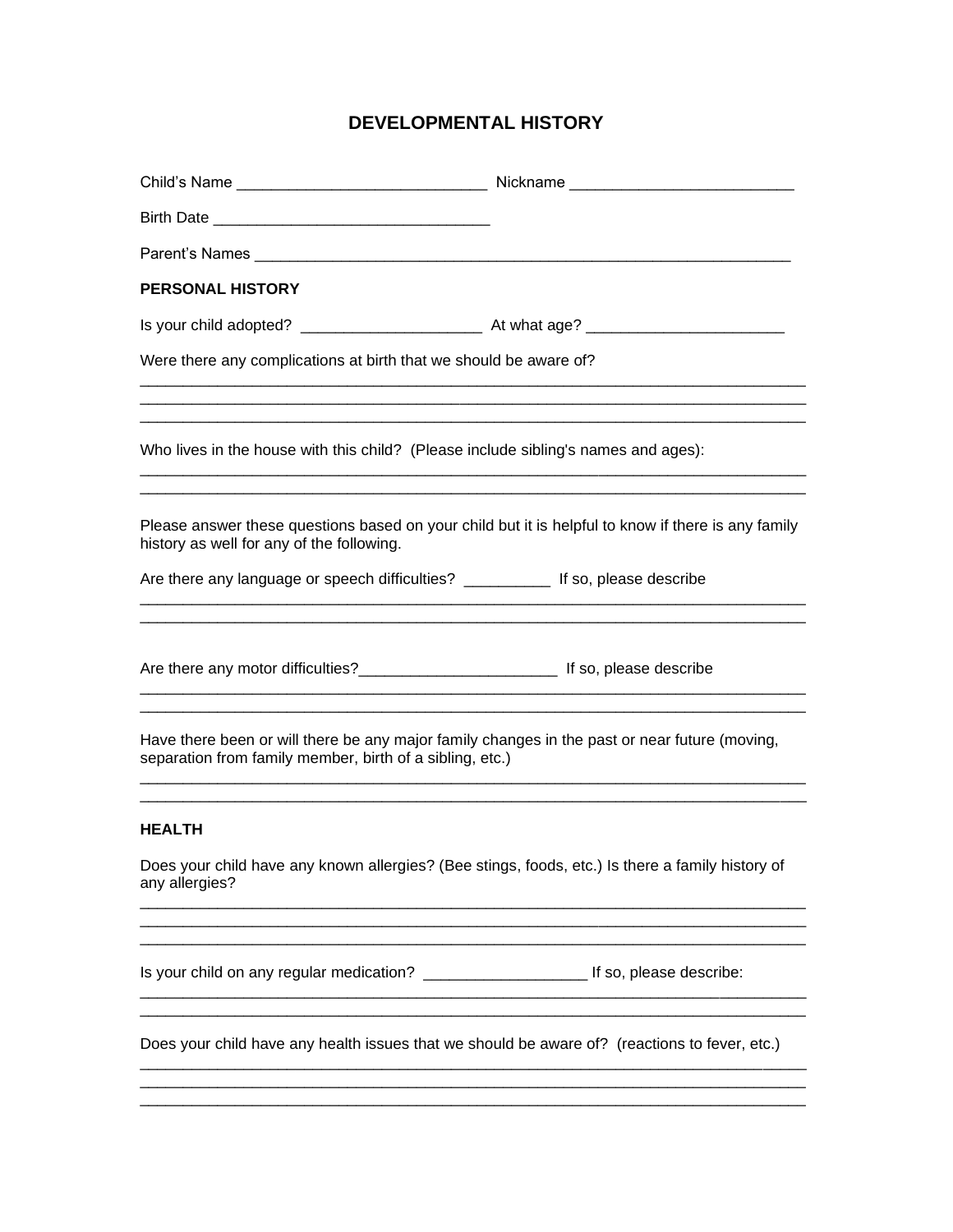## **EATING HABITS**

Does your child have any known food allergies or sensitivities? Is there a family history of food allergies or sensitivities?

## **TOILET HABITS**

How does your child react to "accidents"?

If toilet training is in progress, please describe your methods and routines.

### **SLEEPING HABITS**

Please describe your bedtime and/or naptime routines

Does your child fall asleep easily?\_\_\_\_\_\_\_\_\_\_\_\_\_\_\_\_\_\_\_\_\_\_\_Wake up easily? \_\_\_\_\_\_\_\_\_\_\_\_\_\_\_\_\_\_\_\_\_\_\_\_\_

What time does your child go to bed a night? \_\_\_\_\_\_\_\_\_\_\_\_\_\_\_\_\_\_\_\_Wake up? \_\_\_\_\_\_\_\_\_\_\_\_\_

### **GENERAL QUESTIONS**

Please briefly describe opportunities your child has had to interact with other children (previous programs, child care arrangements, etc.)

What are some of your child's favorite play 

How is discipline handled?

What do you see as your child's strengths, abilities and special talents?